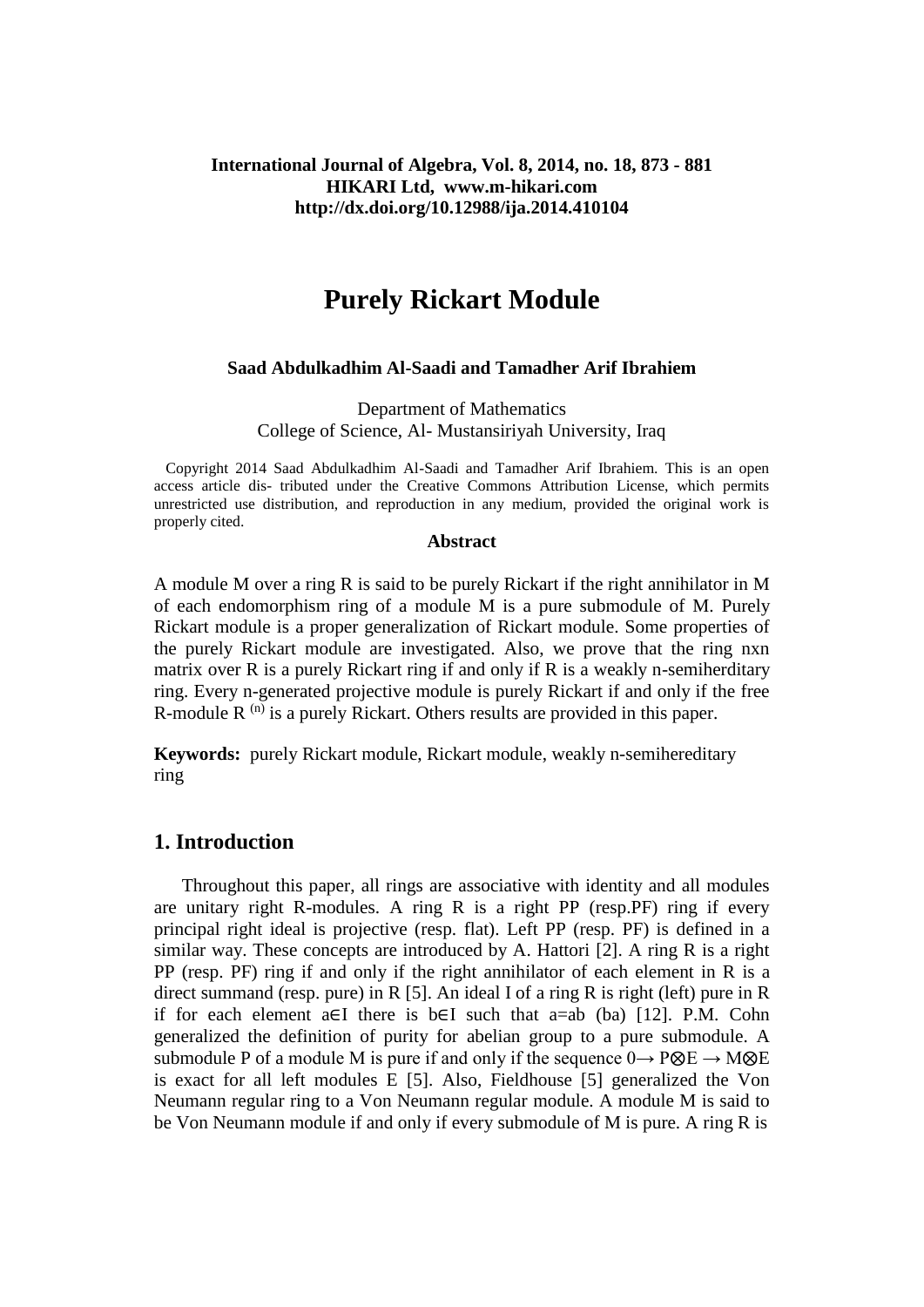said to be (quasi-, right p.q.-) Baer if the right annihilator of every (right ideal, principal right) nonempty subset of R is generated (as a right ideal) by an idempotent of R [13], [7] and [9] respectively. Left p.q-Baer is defined in a similar way. In [11], L. Zhongkui and Z. Renyu, introduced a left APP-ring as a generalization of left p.q.-Baer rings and right PP-rings. A ring R is a left APPring if the left annihilator of every principle left ideal is right s-unital (an ideal I in R is s-unital if for each element a∈I there is an element x∈I such that ax=a) as an ideal of R. A. H. Al- saadi [3] introduced purely (quasi-)Baer modules as a generalization of (quasi-)Baer module. An R-module M is purely (quasi-) Baer if the right annihilator of every (two sided) left ideal I of  $S=End_R(M)$  is pure in M. In this paper, we introduce purely Rickart modules as a generalization to purely (quasi-) Baer modules and Rickart modules. A module M is purely Rickart if the right annihilator in M of each endomorphism of M is a pure submodule of M. This class contains the class of Von Neumann regular, semisimple and Rickart modules (the right annihilator in M of each endomorphism of M is a direct summand of M[8]). We will refer to the endomorphism ring of a right R-module M by S=End<sub>R</sub>(M), the right (left) annihilator of each element  $\alpha \in S$  in M by  $r_M(\alpha)$  $=\{m\in M \mid \alpha(m)=0\}$   $\{ \ell_M(\alpha) = \{m \in M \mid m\alpha = 0\} \}$  and the right annihilator of each element a in a ring R is  $r_R(a) = \{ r \in R \mid ar = 0 \}$ . Also, we will refer to a (not) pure submodule by  $(\leq^p) \leq^p$ .

## **2. Purely Rickart modules**

We introduce the following definition

#### **Definition 2.1**.

A module M is said to be *purely Rickart* if ker $\alpha = r_M(\alpha)$  is a pure submodule of M for each  $\alpha \in S = \text{End}_{R}(M)$ . A ring R is right purely Rickart if R<sub>R</sub> is purely Rickart module.

#### **Remarks and examples 2.2.**

1. A ring R is right purely Rickart if and only if R is a right PF ring.

**Proof.** Follows from [5, Theorem 2.2, CH.6]. **□** 

2. Every Rickart (and hence semisimple) module M is purely Rickart.

3. The converse of (2) is not true in general. As the example in[11, Example 2.5], let Z be the ring of integers and let  $S = (\prod_{i=1}^{\infty} Z/2Z) / (\bigoplus_{i=1}^{\infty} Z/2Z)$ . Then in the power series  $R = S[[x]]$ , every principal ideal flat and hence R is PF ring. So, by (1) R is purely Rickart ring. But by [11, Example 2.5.], R is not Rickart (PP) ring. 4. Every Von Neumann regular module is purely Rickart module. The converse is not true in general. For example, Qz is purely Rickart which is not Von Neumann regular module: in fact,  $Z \not\leq^p Q$  where the sequence  $0 \to Z \to Q \to \frac{Q}{Z} \to 0$  is not pure exact.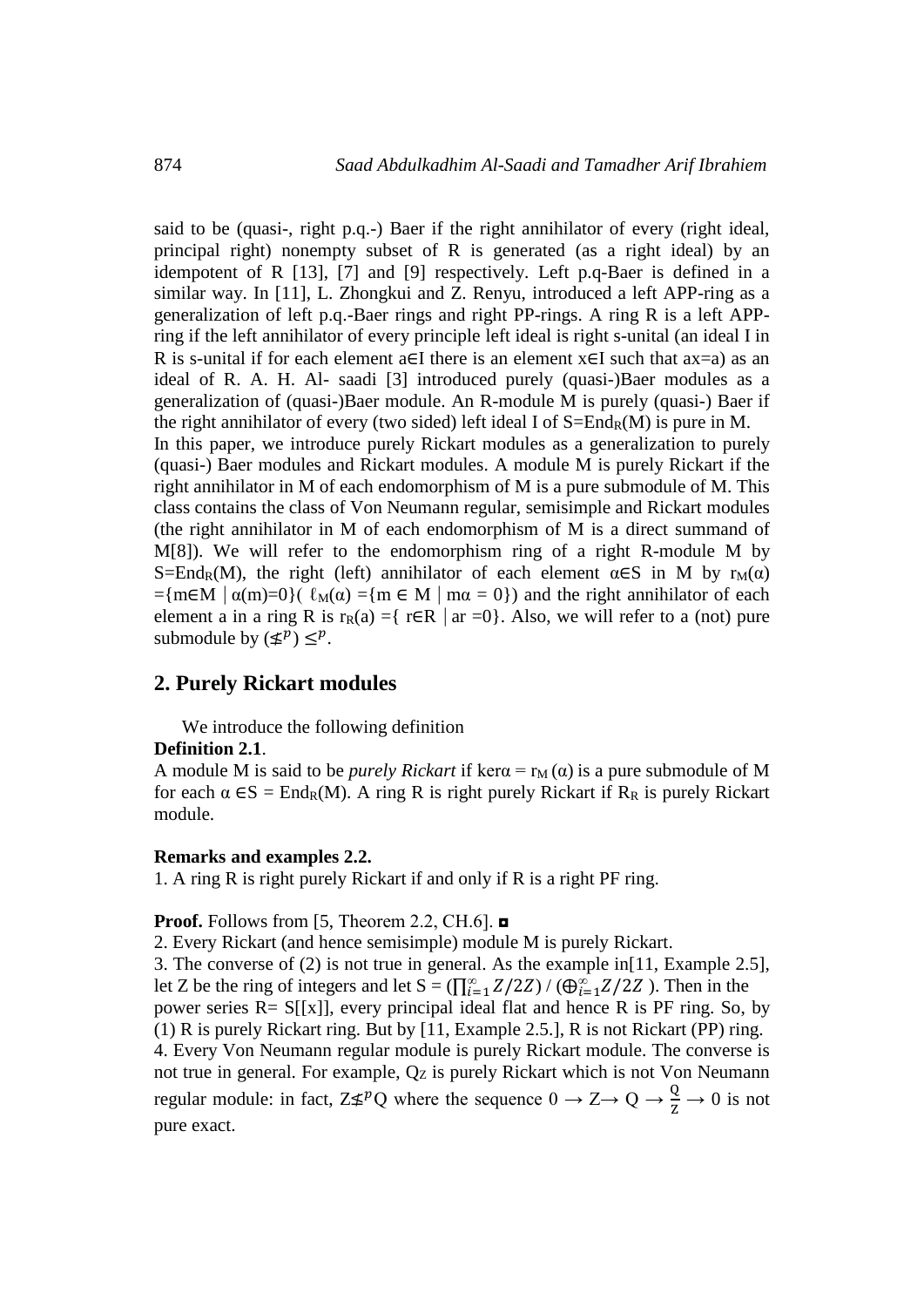5. Every purely Baer module is a purely Rickart.

6. The purely Rickart property transforms under an isomorphism map.

**Proof.** Let  $M_1$  and  $M_2$  be two modules such that  $M_1$  is a purely Rickart and there is an isomorphism  $\beta$ :  $M_1 \rightarrow M_2$ . Let  $S_i = End_R(M_i)$  for  $i = 1,2$ . Define:  $S_1 \rightarrow S_2$  by (g)= $\beta$ g $\beta$ <sup>-1</sup> for each g  $\epsilon S_1$ . Since  $\beta$ is an isomorphism, then so is  $\psi$ . Let  $\alpha \epsilon S_2$ . We are finished if we can prove  $\beta$   $(r_{M_1}(\psi^{-1}(\alpha))) = r_{M_2}(\alpha)$ . For that: put  $\psi^{-1}(\alpha) = \varphi \in$ S<sub>1</sub>. Since M<sub>1</sub> is purely Rickart, then  $r_{M_1}(\varphi) \leq^p M_1$ . If  $b \in r_{M_2}(\alpha)$ , then  $\beta(\alpha) = b$  for some  $a \in M_1$  ( $\beta$  is onto). Now  $b \in r_{M_2}(\alpha)$  and  $(\varphi) = \alpha$ , mean  $0 = \psi(\varphi)$   $b = \beta \varphi \beta^{-1}(b)$ =  $\beta \varphi$  (a). Since  $\beta$  is a homomorphism,  $\varphi$  (a) = 0. Hence  $a \in r_{M_1}(\psi^{-1}(\alpha))$  such that b  $= \beta$  (a)  $\in \beta$  ( $r_{M_1}(\psi^{-1}(\alpha))$ . Thus  $r_{M_2}(\alpha) \leq \beta$  ( $r_{M_1}(\psi^{-1}(\alpha))$ . Now, let  $\beta$  (x)  $\in \beta$  $(r_{M_1}(\psi^{-1}(\alpha)))$  and  $\psi^{-1}(\alpha) = \alpha$ . So (g)  $\beta(x) = \beta g \beta^{-1}(\beta(x)) = \beta g(x) = 0$ . Hence  $\beta(x) \in$  $r_{M_2}(\psi \text{ (g)}) = r_{M_2}(\alpha)$ . Thus  $\beta$   $(r_{M_1}(\psi^1(\alpha))) \le r_{M_2}(\alpha)$  and so  $\beta(r_{M_1}(\psi^1(\alpha)))$  $\alpha$ )=  $r_{M_2}(\alpha)$ . Now, since  $r_{M_1}(\psi^{\text{-}1}(\alpha)) \leq^p M$  where  $M_1$  is purely Rickart, then  $r_{M_2}(\alpha)$  $\alpha$ )  $\leq^p$  M. Therefore M<sub>2</sub> is purely Rickart. **□** 

7. Homomorphic image of a purely Rickart module may be not purely Rickart. In fact, the Z-module Z is purely Rickart while an epimorphic image Z<sup>4</sup> of Z is not purely Rickart as Z-module. For that: let f:  $Z_4 \rightarrow Z_4$  defined by  $f(\overline{1}) = \overline{2}$ . Then  $r_{Z_4}(f)$  $= \{ \overline{0}, \overline{2} \}$  is not pure submodule of  $Z_4$ .

 A submodule of a purely Rickart module may be not purely Rickart in general. For example the Z-module  $Q \oplus Z_2$  is purely Rickart while the submodule  $Z \oplus Z_2$  is not. In fact, if one takes  $\alpha$ :  $Z \oplus Z_2 \rightarrow Z \oplus Z_2$  defined by  $\alpha(a, \bar{b}) = (0, \bar{a})$ , then ker $\alpha = 2Z \oplus Z_2$  is not pure submodule in  $Z \oplus Z_2$  where 2Z is not pure in Z. Therefore  $Z \oplus Z_2$  is not purely Rickart sumodule.

**Proposition 2.3.** Let M be a purely Rickart module and  $N \leq M$ . If every  $\alpha$  $\epsilon$ End<sub>R</sub>(N) can be extended to  $\bar{\alpha} \epsilon S$  = End<sub>R</sub>(M) then N is purely Rickart module.

**Proof.** Let  $\alpha$  ∈End (N). So there is  $\overline{\alpha} \in S$  such that  $\overline{\alpha} \mid_{N} = \alpha$ . Since M is purely Rickart, hence Ker $\bar{a} \leq^p M$ . So Ker $\alpha \leq^p M$  but Ker $\alpha \leq N$ . Hence Ker $\alpha \leq^p N$  [5, Proposition 1.2-2, CH.1]. Therefore N is purely Rickart module. **□** 

**Proposition 2.4.** Every direct summand of a purely Rickart module is purely Rickart.

**Proof.** Let M be a purely Rickart module and  $S = End_R(M)$ ,  $N \leq^{\oplus} M$ . Then  $N =$ eM for some  $e^2 = e \in S$ . Let  $\alpha \in End_R(N) = End_R(eM)$ . Put  $\beta = \alpha e$ . Then ker $\beta =$ [eM∩kerα]⊕(1-e) M = kerα⊕(1-e)M. Since M is purely Rickart and β ∈S, kerβ  $\leq^p M$ . But kerα  $\leq^{\oplus}$ kerβ hence kerα  $\leq^p$  kerβ  $\leq^p M$  and so kerα  $\leq^p M$ . But kerα  $\leq$ N, then kera  $\leq^p N[5,$  Proposition 1.2, CH.1]. $\blacksquare$ 

 Recall that a module M is pure split if every pure submodule of M is a direct summand [6]. Clear that every semisimple is pure split, the Z-module Z is pure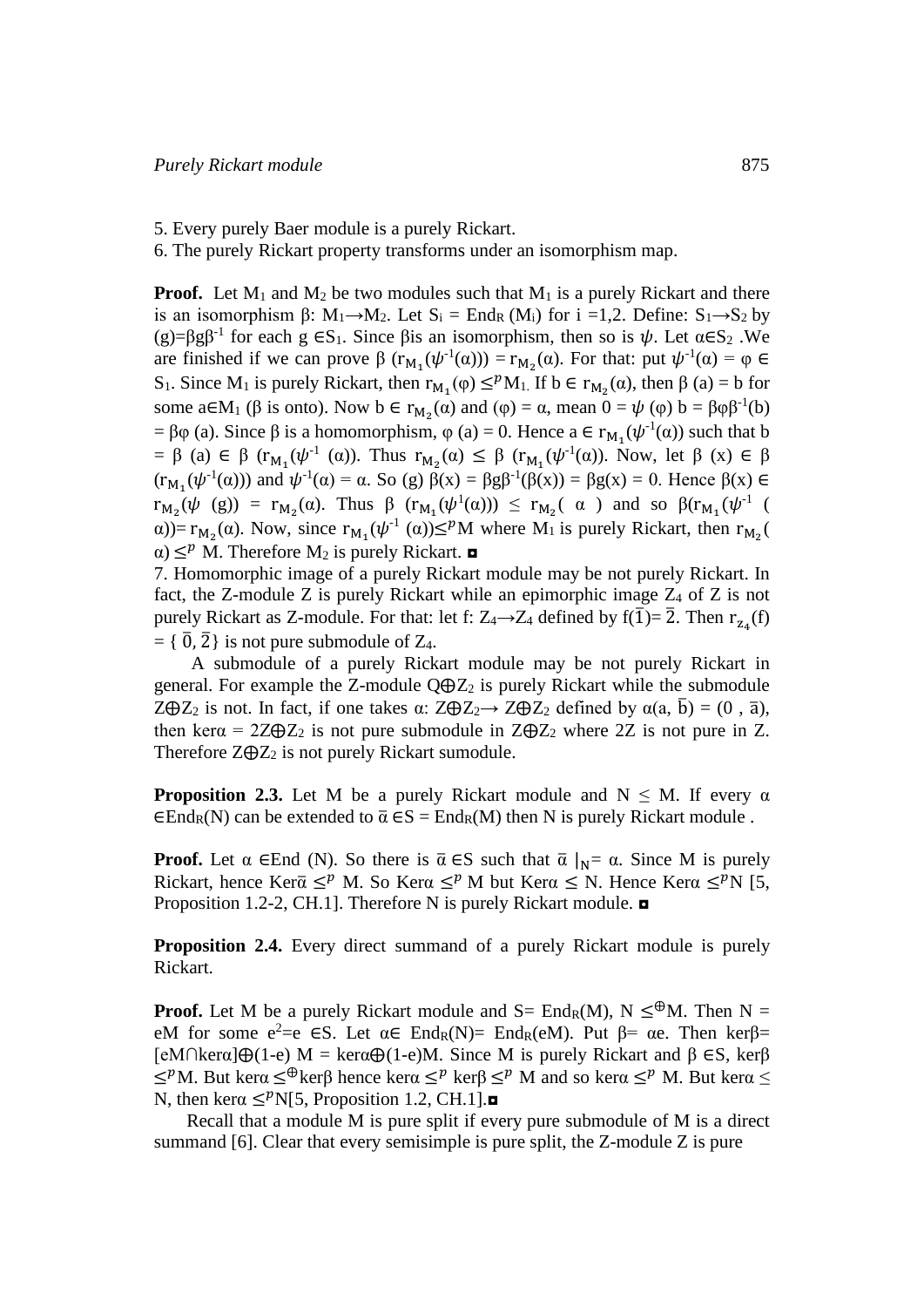split while the Z-module  $\prod_{\alpha \in I} Z_{\alpha}$  is not where if  $M = \prod_{\alpha \in I} Z_{\alpha}$  and  $N = \bigoplus_{\alpha \in I} Z_{\alpha} \leq M$ then N is pure submodule which is not direct summand in M. A module  $M \neq 0$  is pure simple if the only pure submodule of M is the trivial submodules of M [5].

**Proposition 2.5.** Let M be a pure split module. Then M is purely Rickart if and only if M is Rickart module.

**Proposition 2.6.** Let M be a pure simple, then the following conditions are equivalent

1. M is a purely Rickart

2. Every nonzero endomorphism of M is a monomorphism.

3. M is a Rickart

**Proof.** (1⇒2) Let  $\alpha$  be a nonzero endomomorphism of M. Since M is purely Rickart, then Ker $\alpha \leq^{\rho} M$ . But M is pure simple and  $\alpha \neq 0$ . Hence ker $\alpha = 0$ . Thus  $\alpha$ is a monomorphism.

 $(2\Rightarrow 3)$  and  $(3\Rightarrow 1)$  Obvious. **□** 

**Remark 2.7.** Consider the Z-module  $M = Z_2 \oplus Z_2$ , then M is purely Rickart module (where M is semisimple) which is not pure simple. One can easily show the projection map  $\alpha$ : M $\rightarrow$ Z<sub>2</sub> is not monomorphism.

Recall that an exact sequence of right modules  $0 \rightarrow N \rightarrow M \rightarrow F \rightarrow 0$  is purely exact if and only if for every left module D, the sequence  $0 \rightarrow N \otimes D \rightarrow M \otimes D \rightarrow$  $F \otimes D \rightarrow 0$  is exact [5].

**Proposition 2.8.** A module M is purely Rickart if and only if the short exact sequence  $0 \to \text{Ker}\alpha \to M \to \frac{M}{\text{Ker}\alpha} \to 0$  is purely exact for each  $\alpha \in S = \text{End}_{R}(M)$ .

**Corollary 2.9.** Let M be a module and  $S = End_R(M)$ . Then M is a purely Rickart if and only if Ima is a flat submodule of M for each  $\alpha \in S$ .

**Proof.** Follows  $\frac{M}{Ker \alpha} \cong \text{Im}\alpha$  and [5, Theorem 1.7, CH.1] and Proposition 2.8  $\Box$ Recall that a module M is CF if every cyclic submodule of M is flat [1].

**Corollary 2.10.** Every cyclic CF module is purely Rickart.

**Proof.** Suppose that M is a cyclic C.F. module and  $\alpha \in S = \text{End}_{R}(M)$ . Then Ima is cyclic submodule of M. So, Ima is a flat submodule of M. Since  $\alpha$  is an arbitrary endomorphism of S, then from Corollary (2.9), M is a purely Rickart module. ◘

 A module P is said to be pure projective if and only if for any pure exact sequence  $0 \rightarrow N \rightarrow M \rightarrow F \rightarrow 0$ , the induced sequence  $0 \rightarrow Hom(N,P)$  $\rightarrow$ Hom(M,P)  $\rightarrow$  Hom(F,P)  $\rightarrow$  0 is exact[5].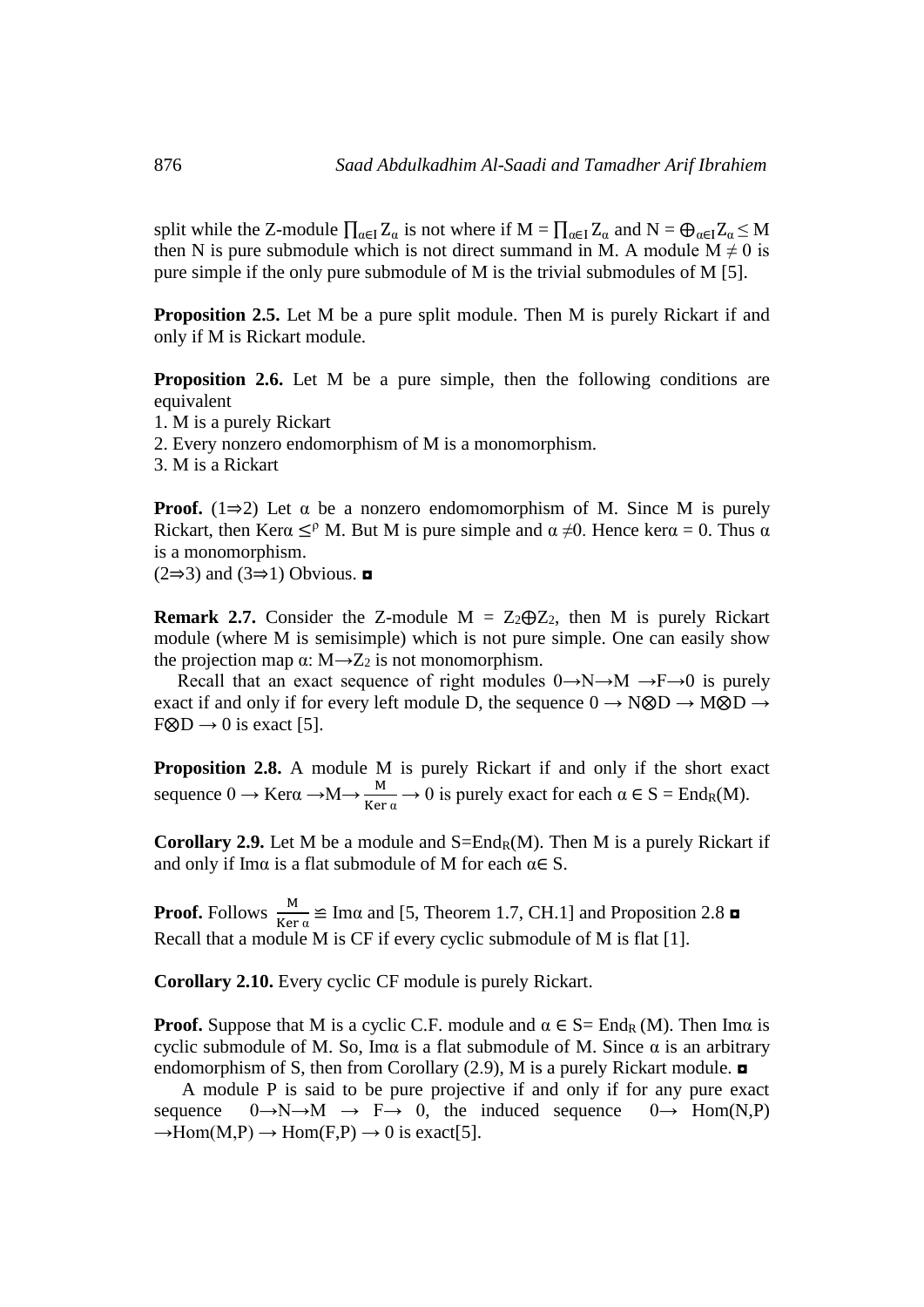**Proposition 2.11.** If Imα is a pure projective (and hence projective) submodule of M for any  $\alpha \in S$ , then M is a purely Rickart module if and only if M is a Rickart module.

**Proof.** Suppose that M is a purely Rickart module. Since Imα is a pure projective submodule of M and  $r_M(\alpha) \leq^p M$  for all  $\alpha \in S$ , then the short exact sequence  $0 \rightarrow$  $r_M(\alpha) \rightarrow M \rightarrow Im\alpha \rightarrow 0$  is a pure exact and hence splits[5, Theorem 2.4, CH.2]. So  $r_M(\alpha) \leq^{\oplus} M$ . Therefore M is a Rickart module. The converse is clear.  $\Box$ 

**Proposition 2.12.** If a module M is a purely Rickart module then for each  $N \leq M$ with  $\frac{M}{N} \cong L \leq^{\oplus} M$  we have  $N \leq^p M$ .

**Proof.** Suppose M is purely Rickart module. Let  $N \le M$  with  $\frac{M}{N} \cong L \le \mathcal{P}$  M. Then, there is an isomorphism  $\alpha: \frac{M}{N} \to L$ ,  $\rho: M \to \frac{M}{N}$  $\frac{M}{N}$  the projection map and j: L $\rightarrow$ M the inclusion map. Put  $\beta = j\alpha \rho$ , so clearly that ker $\beta = \rho^{-1}(0) = N$ . Since M is a purely Rickart, hence  $N \leq^{\rho} M$ .

 The following proposition shows the converse of the proposition (2.12) is true if Imα is an isomorphic to a direct summand of M.

**Proposition 2.13.** For a module M, if Ima is an isomorphic to a direct summand of M for each  $\alpha \in S = \text{End}_R(M)$  and for each  $N \leq M$  with  $\frac{M}{N} \cong L \leq \mathcal{P}$  M implies N  $\leq^{\rho} M$ , then M is purely Rickart.

Proof. Let  $\alpha \in S$ . Since  $\frac{M}{M}$  $\frac{M}{Kera} \cong \text{Im}\alpha \cong A \leq^{\oplus} M$ . Then by hypothesis, ker $\alpha \leq^{\circ} M$ .

 Recall that from Remarks and examples (2.2-7), a quotient of purely Rickart not necessary purely Rickart. Consider the following proposition.

**Proposition 2.14**. If M is a purely Rickart module, then for any  $N \leq N$ ,  $\frac{M}{N}$  is purely Rickart module.

**Proof.** Let  $N \leq^{\oplus} M = N \oplus L$  for some  $L \leq M$ , so  $\frac{M}{N} = \frac{N \oplus L}{N}$  $\frac{\oplus L}{N} \cong \frac{L}{Nc}$  $\frac{E}{N \cap L} \cong L$ . Then by Proposition (2.4) L is purely Rickart and hence  $\frac{M}{A}$  is purely Rickart (Remarks and examples  $(2.2-6)$ We needed to the following proposition which appears in [5, Proposition 1.5,CH.1]

**Proposition 2.15.** Let  $0 \to P_i \to M_i \to N_i \to 0$  be exact for all i $\in$  I, any index set, and let P=  $\bigoplus P_i$  (i in I) and M =  $\bigoplus M_i$  (i in I). Then P is pure in M if and only if P<sub>i</sub> is pure in  $M_i$  for all i in I.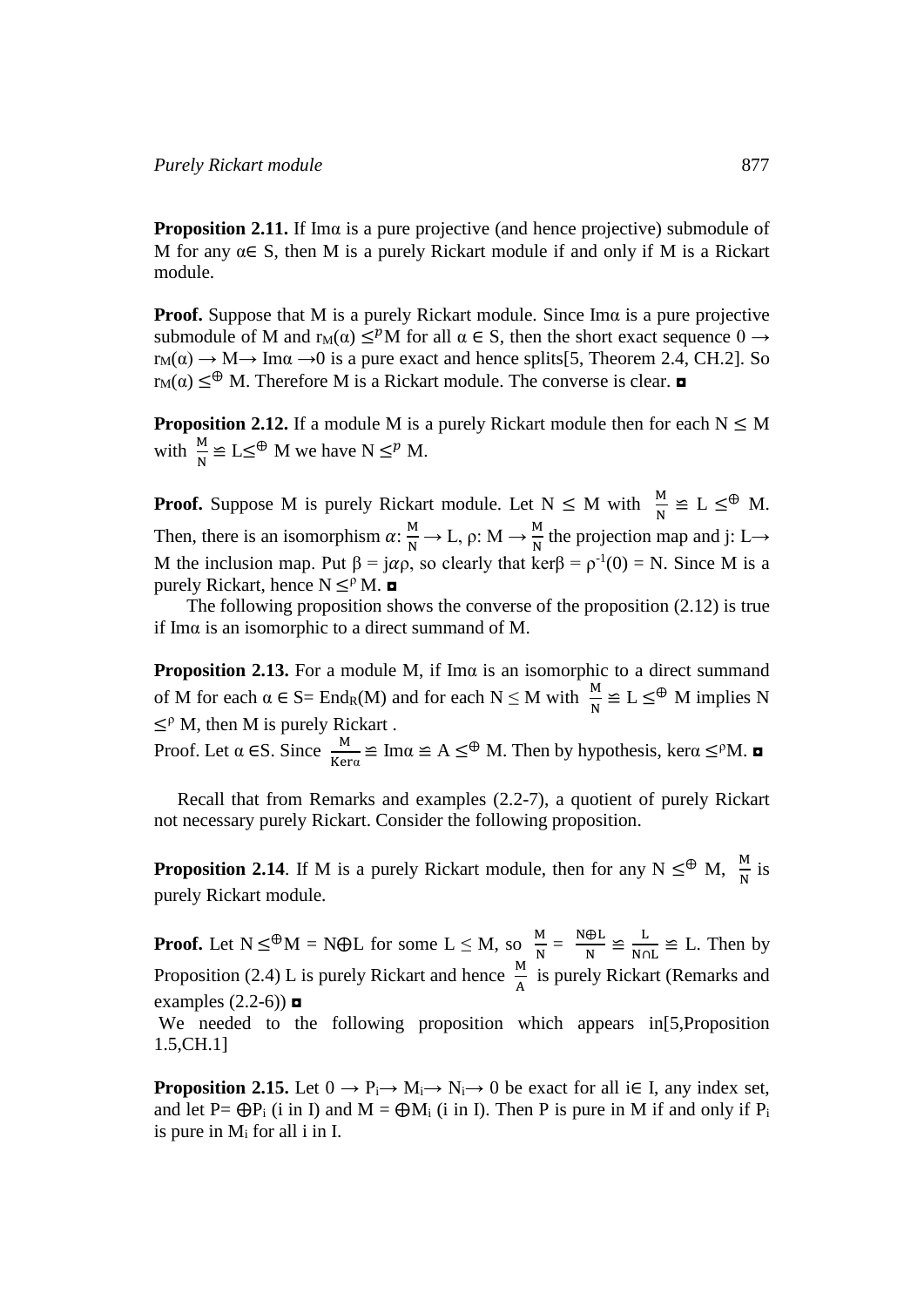The Z-module  $Z\oplus Z_2$  is not purely Rickart even though each of Z and  $Z_2$  are purely Rickart Z-module. Recall that a submodule N of a module M is fully invariant if f (N)  $\leq$  N for each f  $\in$  S = End (M). It's well known that if a module  $M=M_1\oplus M_2$ , then  $M_1$  is a fully invariant submodule of M if and only if  $Hom_R(M_1,M_2) = 0$ . The following result proves: the purely Rickart property is closed under the direct sum if every direct summand is fully invariant purely Rickart.

**Proposition 2.16.** Let  $M = \bigoplus_{i \in I} M_i$  where each of  $M_i$  is fully invariant submodule, then M is purely Rickart if and only if  $M_i$  is purely Rickart.

**Proof.** Suppose that each of M<sub>i</sub> (i $\in$ I) is purely Rickart module. Let M =  $\bigoplus_{i\in I} M_i$ , S=End<sub>R</sub>(M) and  $\alpha = (\alpha_{ij}) \in S$  be arbitrary where  $\alpha_{ij} \in \text{Hom}_{R}(M_{i},M_{i})$ . Since  $M_{i}$  is fully invariant for each i $\in$  I then Hom<sub>R</sub> (M<sub>i</sub>, M<sub>j</sub>) = 0 for each i  $\neq$  j and  $\alpha$  (M<sub>i</sub>)  $\leq$  M<sub>i</sub> for each i $\in$  I. Since  $r_M(\alpha) = \bigoplus_{i \in I} r_{M_i}(\alpha_{ii})$ , then by Proposition(2.15) M is purely Rickart module. The converse follows from Proposition (2.4). ◘

Let R be a Commutative ring and M be an R-module. Then the idealization of a module  $M (R (+) M for short)$  is a commutative ring with multiplication  $(r_1,m_1)(r_2,m_2) = (r_1r_2, r_1m_2+r_2m_1)$  [4].

**Proposition 2.17.** Let  $B = R$  (+) M be the idealization of a module M. If B is purely Rickart, then so is R. The converse is true when  $M = 0$ .

**Proof.** Let  $a \in R$  and  $b \in r_R$  (a). Put  $B = R$  (+) M, then  $(b,0) \in B$ . Since  $r_B((a,0)) =$  $r_R(a) \times r_M(a)$  and  $(a,0)(b,0)=(ab,0) = 0$ , then  $(b,0) \in r_B((a,0))$ . So, there exist  $(c, d)$  $\in$  r<sub>B</sub> ((a,0)) such that (b,0)(c, d) = (b, 0) where B is a purely Rickart ring. Since (b, 0) (c, d) = (bc, bd+0) = (b, 0). Then bc = b and hence  $r_R(a) \leq^P R$ . Therefore R is a purely Rickart ring. Conversely, suppose that R is a purely Rickart and  $M = 0$ . Then R (+) M = R(+){0}. Hence, for each (a, c)  $\in$  R (+) M, (a, c) = (a, 0). If (n, m)  $\in$  r<sub>B</sub>((a,0)) = r<sub>R</sub>(a)×{0}, then (n, m) = (n, 0) and so there is a c $\in$  r<sub>R</sub>(a) such that nc=n. That means, there is  $(c, 0) \in r_B(a, 0)$  such that  $(n, 0)$   $(c, 0) = (nc, 0) = (n, 0)$  $\in$  r<sub>B</sub> (a, 0). So, r<sub>B</sub> (a, 0)  $\leq$ <sup>P</sup> B = R (+) M. Therefore R (+) M is a purely Rickart ring. ◘

**Proposition 2.18.** Let R and S be rings and <sub>R</sub>V<sub>S</sub> R-S bimodule and  $C = \begin{pmatrix} R & V \\ 0 & S \end{pmatrix}$  $\begin{pmatrix} 0 & y \\ 0 & z \end{pmatrix}$ . If C is right purely Rickart ring. Then both R and S are right purely Rickart.

**Proof .** Suppose that C is a left purely Rickart. Let  $\alpha = \begin{pmatrix} a & 0 \\ 0 & a \end{pmatrix}$  $\begin{pmatrix} a & 0 \\ 0 & 0 \end{pmatrix} \in C$ . Since C is purely Rickart ring, then for each element  $\gamma = \begin{pmatrix} r & v \\ 0 & r \end{pmatrix}$  $\begin{pmatrix} 0 & s \end{pmatrix} \in r_C(\alpha)$  there is  $\beta =$  $\begin{pmatrix} x & y \\ 0 & z \end{pmatrix}$  $\begin{pmatrix} x & y \\ 0 & z \end{pmatrix} \in \text{rc}(\alpha)$  such that  $\gamma = \gamma \beta$ . Now,  $\alpha \gamma = \begin{pmatrix} a & 0 \\ 0 & 0 \end{pmatrix}$  $\begin{pmatrix} a & 0 \\ 0 & 0 \end{pmatrix} \begin{pmatrix} r & v \\ 0 & s \end{pmatrix}$  $\begin{pmatrix} r & v \\ 0 & s \end{pmatrix} = \begin{pmatrix} ar & av \\ 0 & 0 \end{pmatrix}$  $\begin{pmatrix} 0 & 0 \\ 0 & 0 \end{pmatrix}$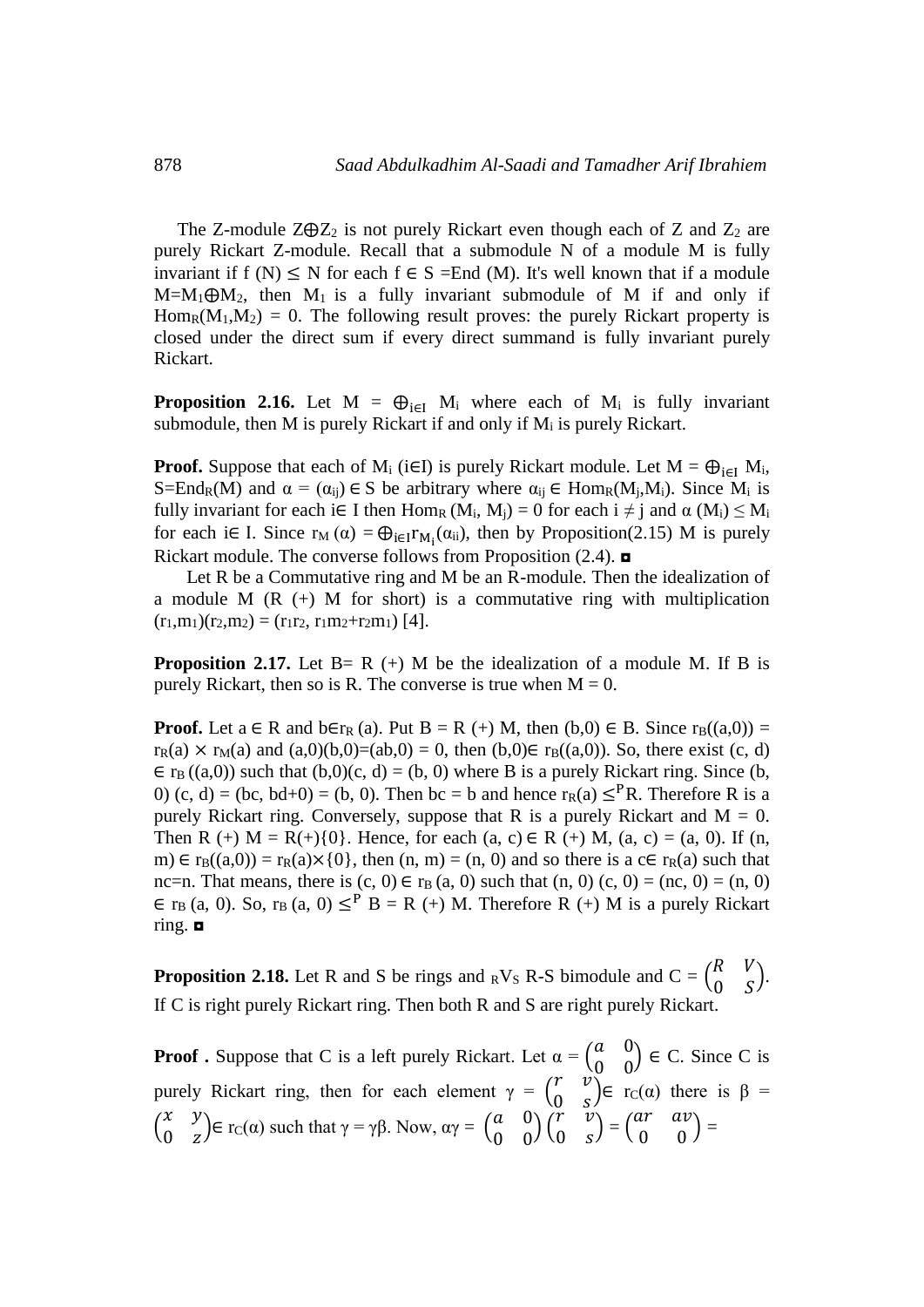$\begin{pmatrix} 0 & 0 \\ 0 & 0 \end{pmatrix}$  $\begin{pmatrix} 0 & 0 \\ 0 & 0 \end{pmatrix}$ . So rc (a) =  $\begin{pmatrix} r_R(a) & r_v(a) \\ 0 & S \end{pmatrix}$ (a)  $r_v(a)$ ). Since  $\gamma \beta = \begin{pmatrix} r & v \\ 0 & s \end{pmatrix}$  $\begin{pmatrix} r & v \\ 0 & s \end{pmatrix} \begin{pmatrix} x & y \\ 0 & z \end{pmatrix}$  $\begin{pmatrix} x & y \\ 0 & z \end{pmatrix} = \begin{pmatrix} rx & ry + vz \\ 0 & sz \end{pmatrix}$  $\begin{pmatrix} 0 & y & v_2 \\ 0 & sz & \end{pmatrix}$  $=\begin{pmatrix} r & v \\ 0 & r \end{pmatrix}$  $\begin{pmatrix} r & v \\ 0 & s \end{pmatrix} = \gamma$ . So r = rx. Since  $\alpha\beta = \begin{pmatrix} a & 0 \\ 0 & 0 \end{pmatrix}$  $\begin{pmatrix} a & 0 \\ 0 & 0 \end{pmatrix} \begin{pmatrix} x & y \\ 0 & z \end{pmatrix}$  $\begin{pmatrix} x & y \\ 0 & z \end{pmatrix} = \begin{pmatrix} ax & ay \\ 0 & 0 \end{pmatrix}$  $\begin{pmatrix} ax & ay \\ 0 & 0 \end{pmatrix} = \begin{pmatrix} 0 & 0 \\ 0 & 0 \end{pmatrix}$  $\begin{pmatrix} 0 & 0 \\ 0 & 0 \end{pmatrix}$  then x  $\epsilon$  rR (a). Now, for all r  $\epsilon$  rR (a), there is x  $\epsilon$  rR (a) such that r = rx. Therefore R is right purely Rickart ring. Let  $\mu = \begin{pmatrix} 0 & 0 \\ 0 & \mu \end{pmatrix}$  $\begin{pmatrix} 0 & b \\ 0 & b \end{pmatrix} \in C$ , by the some way we can show that S is right purely Rickart. ◘

**Proposition 2.19.** Let R be a Noetherian ring. Then R is a right purely Rickart if and only if R is a right Rickart ring.

**Proof.** Follows the fact, in a Noetherian ring, a pure ideal and a direct summand ideal are equivalent [12, proposition 1.1.14].  $\blacksquare$ 

Freser and Nicholson in [10] proved that a ring R is a left PP ring if and only if for any nonempty  $X \le R$  then  $a \in r(X)$  for all  $a \in r(X)$ . We will analogous this resulted in the following.

**Proposition 2.20.** For a ring R the following conditions are equivalent

1. R is a right purely Rickart

2. For all finitely generated left ideal J of R, the right annihilator of J in R is a pure in R as a right ideal.

3. For all finitely generated ideal J and a finite set  $\{x_1,..., x_n\} \leq r_R(J)$ , there is b∈  $r_R(J)$  such that  $x_i = x_i b$  for all  $i = 1,...n$ .

#### **Proof.** Clearly that 3⇒2⇒1.

1⇒2) Suppose that R is a purely Rickart ring and J is a left ideal in R generated by  ${x_1, x_2, ..., x_n}$ . Then  $r_R(J) = \bigcap_{i=1}^n r_R(Rx_i) = \bigcap_{i=1}^n r_R(x_i)$ . Since R is a purely Rickart, then for each  $1 \le i \le n$ ,  $r_R(x_i) \le {}^P R$ . Now, if  $b \in r_R (J)$  then there exists  $c_i \in$  $r_R(x_i)$  for each  $1 \le i \le n$  such that  $b = bc_i$ . Put  $c = c_1c_2...c_n \in \bigcap_{i=1}^n r_R(x_i) = r_R(J)$ . Then  $b = bc \in br_R(J)$ .

(2⇒3) If n=1, then by (2), the proof is complete. When n >1 one can choose  $y_n \in$  $r_R$  (J) such that  $x_n = x_ny_n$  and  $z_i = x_i - x_iy_n$  for  $i = 1, \ldots, n-1$ . Proceeding inductively, we can find  $\acute{v} \in r_R (J)$  such that  $z_i = z_i \acute{v}$  for each  $i = 1,...,n-1$ . Now, put  $y = \acute{v} + y_n$ - $\hat{y}y_n \in r_R (J)$ . It's clear that for each  $i = 1,...,n$ ,  $x_i = x_i y$ .

 Recall that a ring R is weakly n-semihereditray if each n-generated left (and/or right) ideal is flat [14].

**Theorem 2.20.** For a ring R and a fixed positive integer n, the following conditions are equivalent

1. Every n-generated projective right R-module is a purely Rickart.

2. The free R-module R  $^{(n)}$  is a purely Rickart.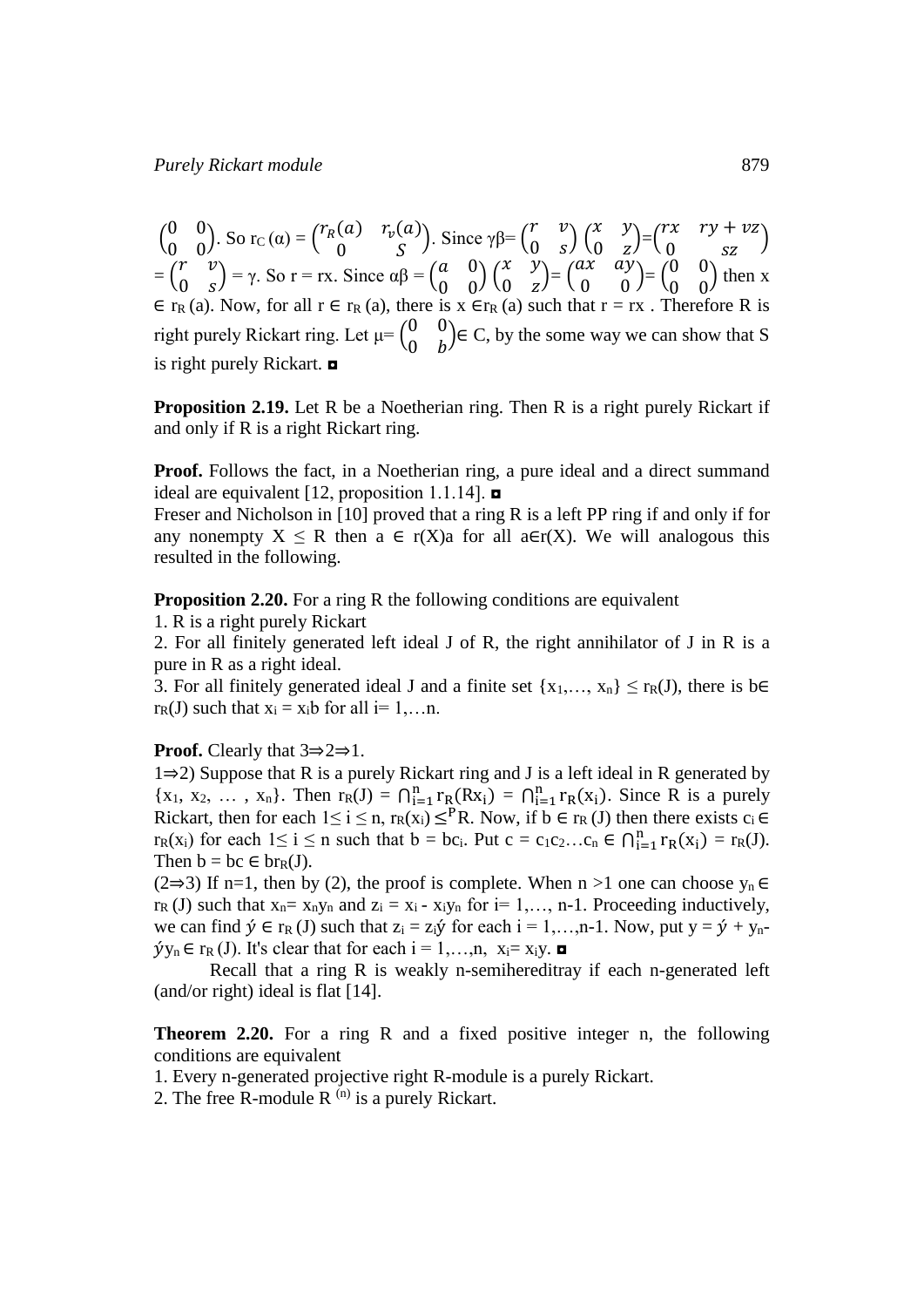**Proof.** ( $1\Rightarrow 2$ ) Since every free module is projective, then it's clear that the free Rmodule R  $^{(n)}$  is n-generated projective right R-module. So, by hypothesis, R  $^{(n)}$  is a purely Rickart R-module.

(2⇒1) Let M be n-generated projective right R-module. So M is an image of free R-module A. So there's an epimorphism  $\alpha$ : A $\rightarrow$  M. But A is a free and M is ngenerated projective, then  $\alpha: R^{(n)} \to M$  splits, where  $A \cong R^{(n)}$ . Hence M is a direct summand of R  $^{(n)}$ . By hypothesis, R  $^{(n)}$  is a purely Rickart, then so is M (Proposition 2.4).  $\blacksquare$ 

**Proposition 2.21.** For a ring R and a fixed positive integer n, then R is a right weakly n-semihereditary ring if and only if  $Mat_n(R)$  is a right purely Rickart ring. **Proof.** From [13, Theorem 2.10] R is a weakly n-semihereditary ring if and only if  $R^{nxn}$  is a PF [13, Theorem 2.10]. But  $R^{nxn} \cong Mat_n(R)$  then  $Mat_n(R)$  is a PF if and only if for each element  $A \in Mat_n(R)$ ,  $r_{Mat_n}(A) \leq^p Mat_n(R)$  [5, Theorem 2.2, CH.6] if and only if  $Mat_n(R)$  is a purely Rickart ring.  $\blacksquare$ 

**Proposition 2.22.** If  $R^{(n)}$  is purely Rickart R-module, where n is a fixed positive integer, then R is weakly n-semiherditary ring.

**Proof.** Let I be n-generated right ideal of R. i.e I =  $\sum_{i=1}^{n} a_i R$  for some  $a_i \in R$ , i=1,...,n. Let  $\alpha: R^{(n)} \to R$  defined by  $\alpha((r_i)_{i=1}^n) = \sum_{i=1}^n a_i r_i$  clearly that  $\alpha$  is a module homomorphism. Put  $\psi = i \circ \alpha$  where i: R  $\rightarrow R^{(n)}$  is the canonical injection map. Since  $R^{(n)}$  is purely Rickart, then Im  $\psi = \text{Im}\alpha = I$  is flat (Corollary 2.9). Hence R is weakly n- semiherditary ring.  $\Box$ 

## **References**

[1] A. G. Naoum, A. Mahmood and F. H. Alwan, On projective and flat modules, Arab J. of Math., 7, 1 and 2, (1986).

[2] A. Hattori, A foundation of a torsion theory for modules over general rings, Nagoya Math. J., 17 (1960), 147 - 158.

[3] A. H. Al Saadi, Purely Baer modules, MS.C Thesis, Al-Mustansiriyah University, 2008.

[4] D. D. Anderson and M. Winders, Idealization of a module, J. of Comm. of Algebra, 1 (1), (2009), 3 - 56. <http://dx.doi.org/10.1216/jca-2009-1-1-3>

[5] D. J. Fieldhous, Purity and flatness, PhD. Thesis, McGill University, 1967.